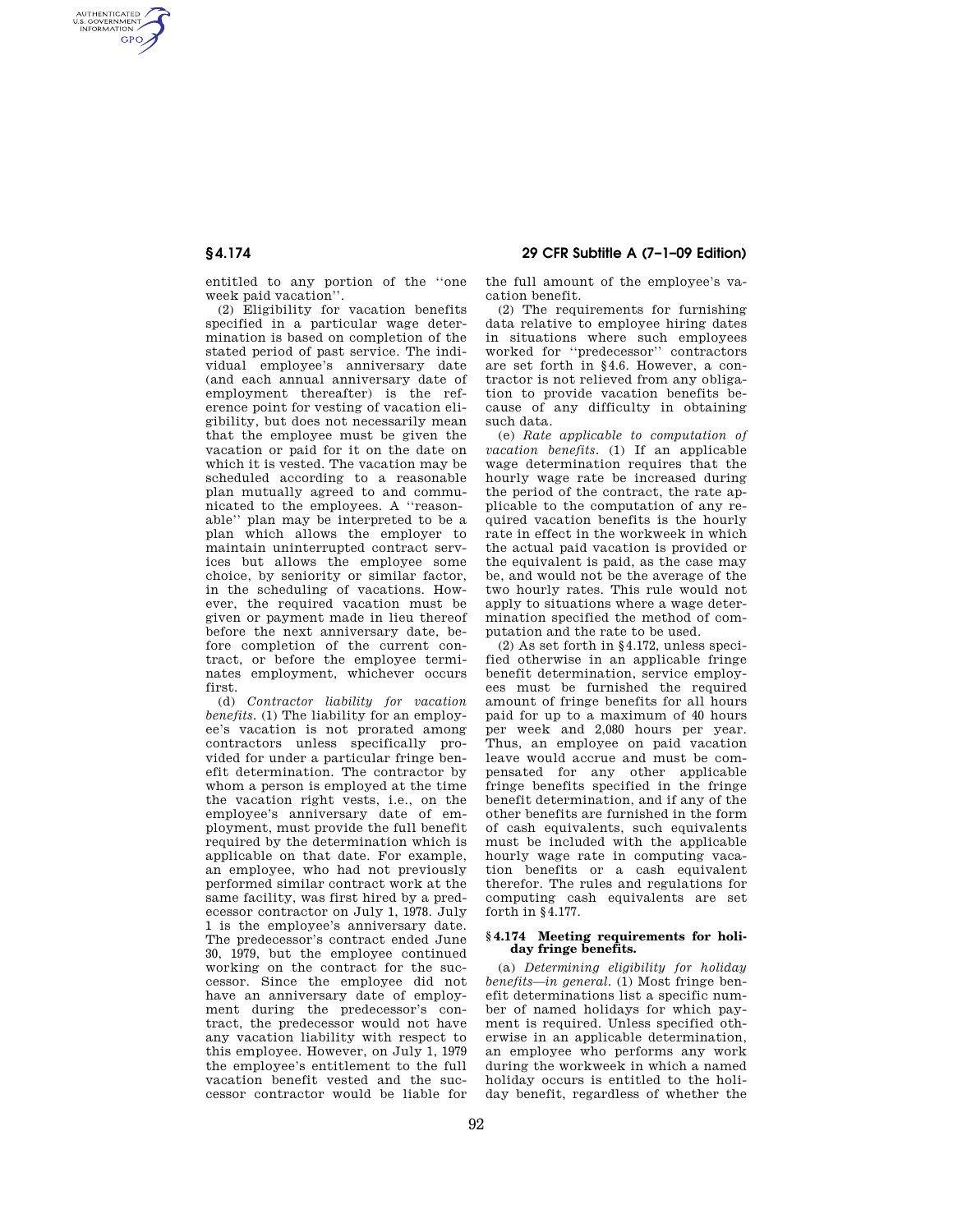## **Office of the Secretary of Labor § 4.174**

named holiday falls on a Sunday, another day during the workweek on which the employee is not normally scheduled to work, or on the employee's day off. In addition, holiday benefits cannot be denied because the employee has not been employed by the contractor for a designated period prior to the named holiday or because the employee did not work the day before or the day after the holiday, unless such qualifications are specifically included in the determination.

(2) An employee who performs no work during the workweek in which a named holiday occurs is generally not entitled to the holiday benefit. However, an employee who performs no work during the workweek because he is on paid vacation or sick leave in accordance with the terms of the applicable fringe benefit determination is entitled to holiday pay or another day off with pay to substitute for the named holiday. In addition, an employee who performs no work during the workweek because of a layoff does not forfeit his entitlement to holiday benefits if the layoff is merely a subterfuge by the contractor to avoid the payment of such benefits.

(3) The obligation to furnish holiday pay for the named holiday may be discharged if the contractor furnishes another day off with pay in accordance with a plan communicated to the employees involved. However, in such instances the holidays named in the fringe benefit determination are the<br>reference points for determining reference points for whether an employee is eligible to receive holiday benefits. In other words, if an employee worked in a workweek in which a listed holiday occurred, the employee is entitled to pay for that holiday. Some determinations may provide for a specific number of holidays without naming them. In such instances the contractor is free to select the holidays to be taken in accordance with a plan communicated to the employees involved, and the agreed-upon holidays are the reference points for determining whether an employee is eligible to receive holiday benefits.

(b) *Determining eligibility for holiday benefits—newly hired employees.* The contractor generally is not required to compensate a newly hired employee for

the holiday occurring prior to the hiring of the employee. However, in the one situation where a named holiday falls in the first week of a contract, all employees who work during the first week would be entitled to holiday pay for that day. For example, if a contract to provide services for the period January 1 through December 31 contained a fringe benefit determination listing New Year's Day as a named holiday, and if New Year's Day were officially celebrated on January 2 in the year in question because January 1 fell on a Sunday, employees hired to begin work on January 3 would be entitled to holiday pay for New Year's Day.

(c) *Payment of holiday benefits.* (1) A full-time employee who is eligible to receive payment for a named holiday must receive a full day's pay up to 8 hours unless a different standard is used in the fringe benefit determination, such as one reflecting collectively bargained holiday benefit requirements issued pursuant to section 4(c) of the Act or a different historic practice in an industry or locality. Thus, for example, a contractor must furnish 7 hours of holiday pay to a full-time employee whose scheduled workday consists of 7 hours. An employee whose scheduled workday is 10 hours would be entitled to a holiday payment of 8 hours unless a different standard is used in the determination. As discussed in §4.172, such holiday pay must include the full amount of other fringe benefits to which the employee is entitled.

(2) Unless a different standard is used in the wage determination, a full-time employee who works on the day designated as a holiday must be paid, in addition to the amount he ordinarily would be entitled to for that day's work, the cash equivalent of a fullday's pay up to 8 hours or be furnished another day off with pay.

(3) If the fringe benefit determination lists the employee's birthday as a paid holiday and that day coincides with another listed holiday, the contractor may discharge his obligation to furnish payment for the second holiday by either substituting another day off with pay with the consent of the employee, furnishing holiday benefits of an extra day's pay, or if the employee works on